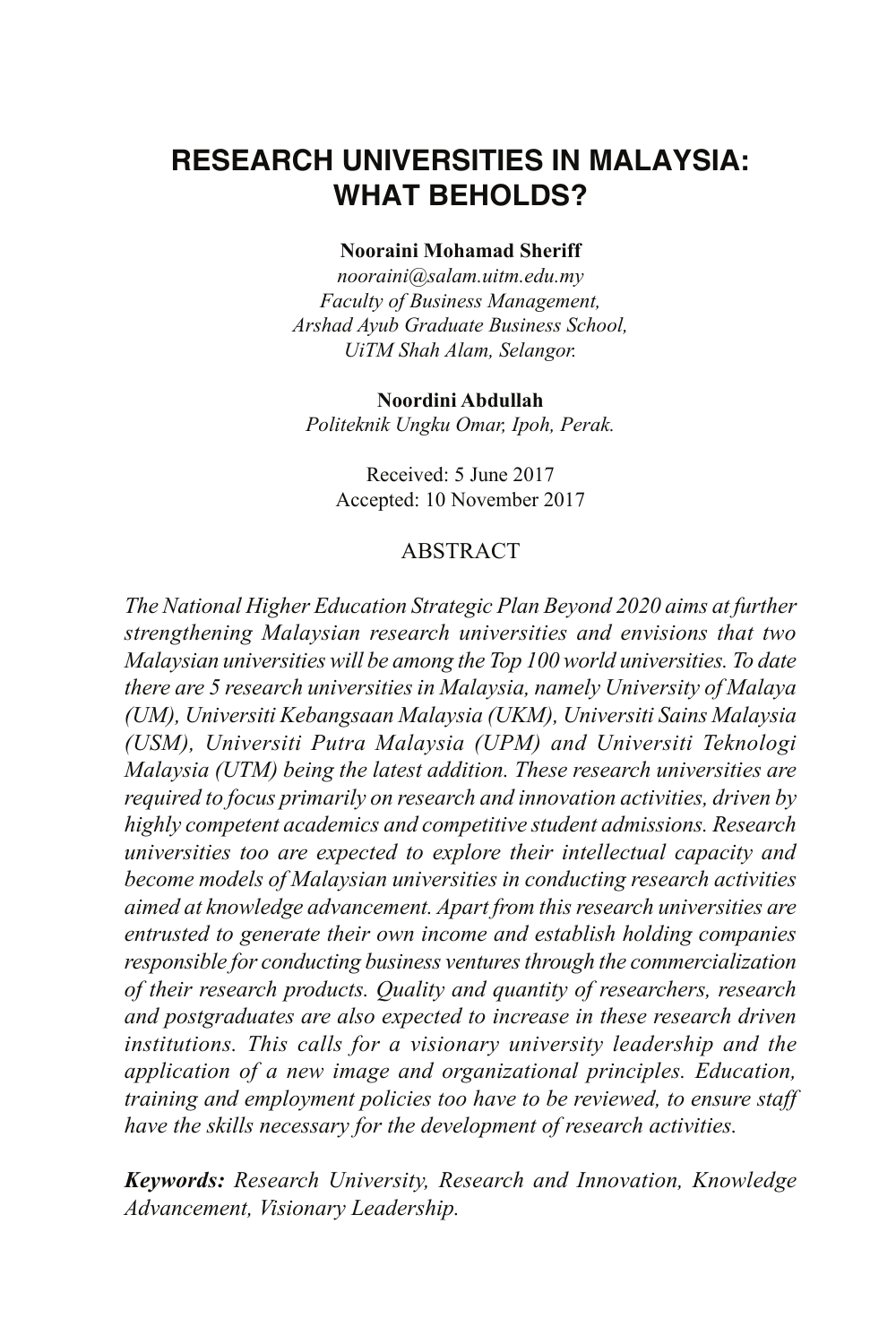# **INTRODUCTION**

The era of globalization has mandated Malaysia to adjust and adapt to new realities especially in education. This calls for an urgent need for more creative human resources to generate wealth in the country aimed at improving the overall quality of life. In view of this, the National Higher Education Strategic Plan  $2007 - 2020$  was formulated as a step to develop human capital through the transformation of higher education. It is also the aim of this plan to meet the nation's development needs and raise her stature in the international arena, by emphasizing and reinforcing the Research &Development (R&D) culture as well as teaching and learning at every level of society with the hope of attracting students from around the globe to pursue higher education in Malaysia. In a nutshell, this plan aims to produce quality human capital characterized by knowledge, skills, creativity, innovativeness and competitiveness.

The National Higher Education Strategic Plan 2007 – 2020 (Ministry of Higher Education Malaysia. July 2007, August 2007) was engineered in tandem with the national vision that stresses on the need to develop a knowledge-based economy with research and development (R&D) being the critical agenda. Consistent with this national vision, developing the image of a world class university is of paramount importance. With strong aspirations to be at par with other world class universities, local universities are being closely scrutinized for their capability to mitigate diverse challenges. One prevailing challenge is the universities' ability to attract increasing numbers of postgraduate candidates world-wide.

### **University Ranking, Research Activities and Achievements: The Realities**

Geared at further strengthening and improving Malaysian research universities, the second phase of The National Higher Education Strategic Plan Beyond 2020 was introduced. This plan envisioned that two Malaysian universities will be among the Top 100 world universities (The Star, 2010). Malaysia is also expected to churn six research universities in time to come. However, the Times Higher Education release of their World University Ranking 2016-2017 has placed the University of Oxford, UK in the first place for the first time in the 12-year history, pushing a five-time champion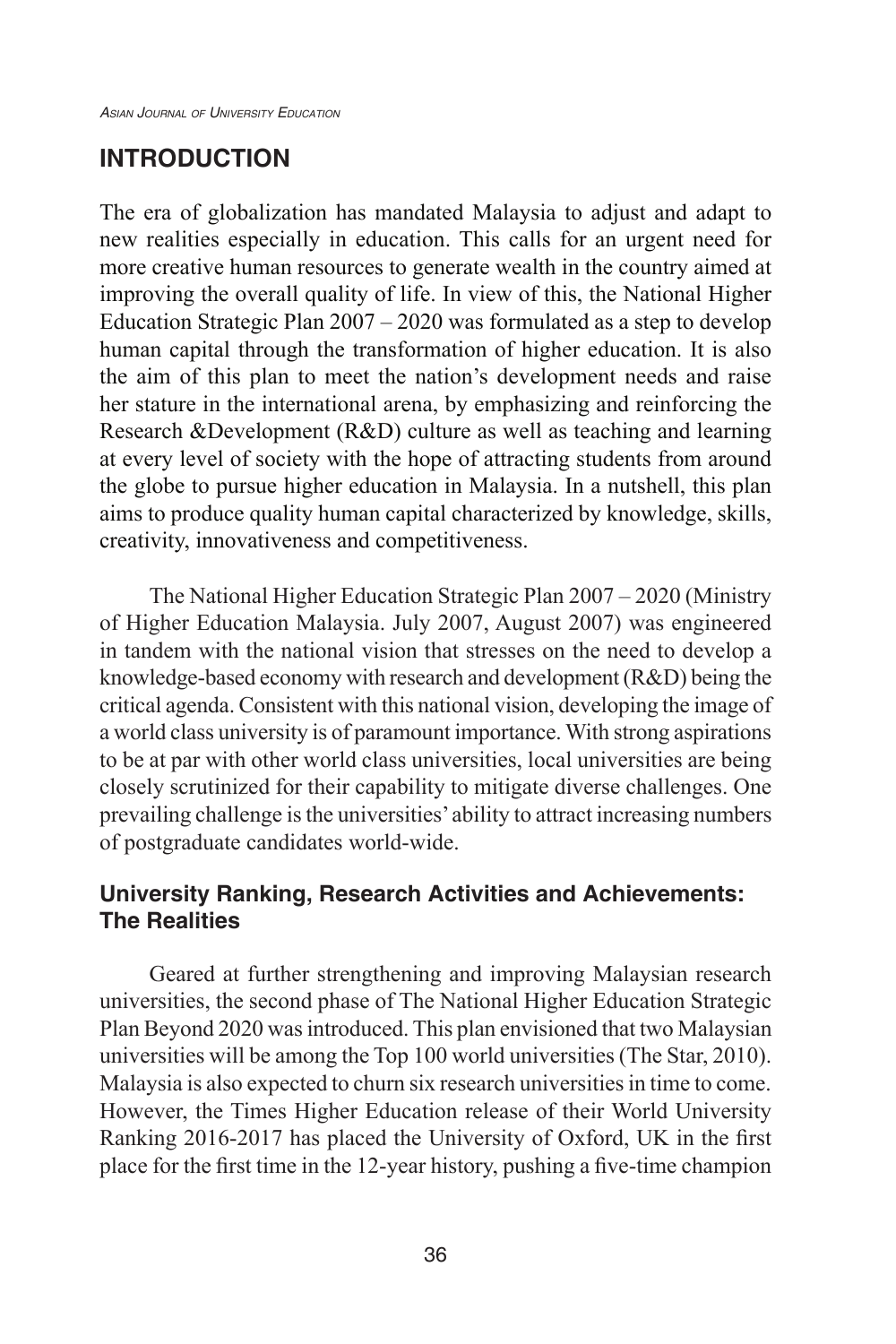the California Institute of Technology (Caltech) into second place. This is a landmark achievement for a UK university. History is made as an American institution did not take the top spot for the first time. The rest of the top five was filled by Stanford University in third, the University of Cambridge in fourth, and Massachusetts Institute of Technology (MIT) in fifth.

Highlights on the ranking of other Western universities have witnessed Switzerland's ETH Zurich – Swiss Federal Institute of Technology Zurich, making it to the top 10. Germany too had performed well with 22 institutions making it to the top 200 while another nine to the top 100, all of which were attributed to their highly influential research work. Netherland on the other hand had 13 of her leading research-intensive universities making it to the top 200 for the first time. By way of contrast institutions in France, Italy and Spain and many parts of central and Eastern Europe seemed to have lost ground in their ranking, while Asian universities continue to ascend. The world university ranking system has attested to the real and consistent improvement in Asia's higher education. This is evident as a total of 289 Asian universities from 24 countries have successfully made the ranking. Among these 19 made it to the top 200, up from 15 last year. China's Peking University joins the top 30 in  $29<sup>th</sup>$  place (up from  $42<sup>nd</sup>$  last year), while Tsinghua University joins the top 40 in  $35<sup>th</sup>$  place (up from joint 47<sup>th</sup>). Five of Hong Kong's six representatives make the top 200 – more than any other Asian region – while South Korea has also made great strides. The National University of Singapore (NUS), at 24<sup>th</sup> place– its highest ever rank made its way to garner the Asia's top university status.

A point worth mentioning is the Times Higher Education World University Rankings 2016-2017 has successfully enlisted 980 of the world's top universities. Basing its calibration of global university performance across their core missions such as teaching, research, knowledge transfer and international outlook, calculation of rankings were solicited and audited independently by PricewaterhouseCoopers (PwC). As such it has become a credible and trusted reference among key stakeholders in higher education namely students, academics, university leaders, industry and governments.

As research has become the main evaluation criteria determining a university's world ranking, it is imperative that universities research documents be reviewed too. Scopus from 1996-2015 has recorded the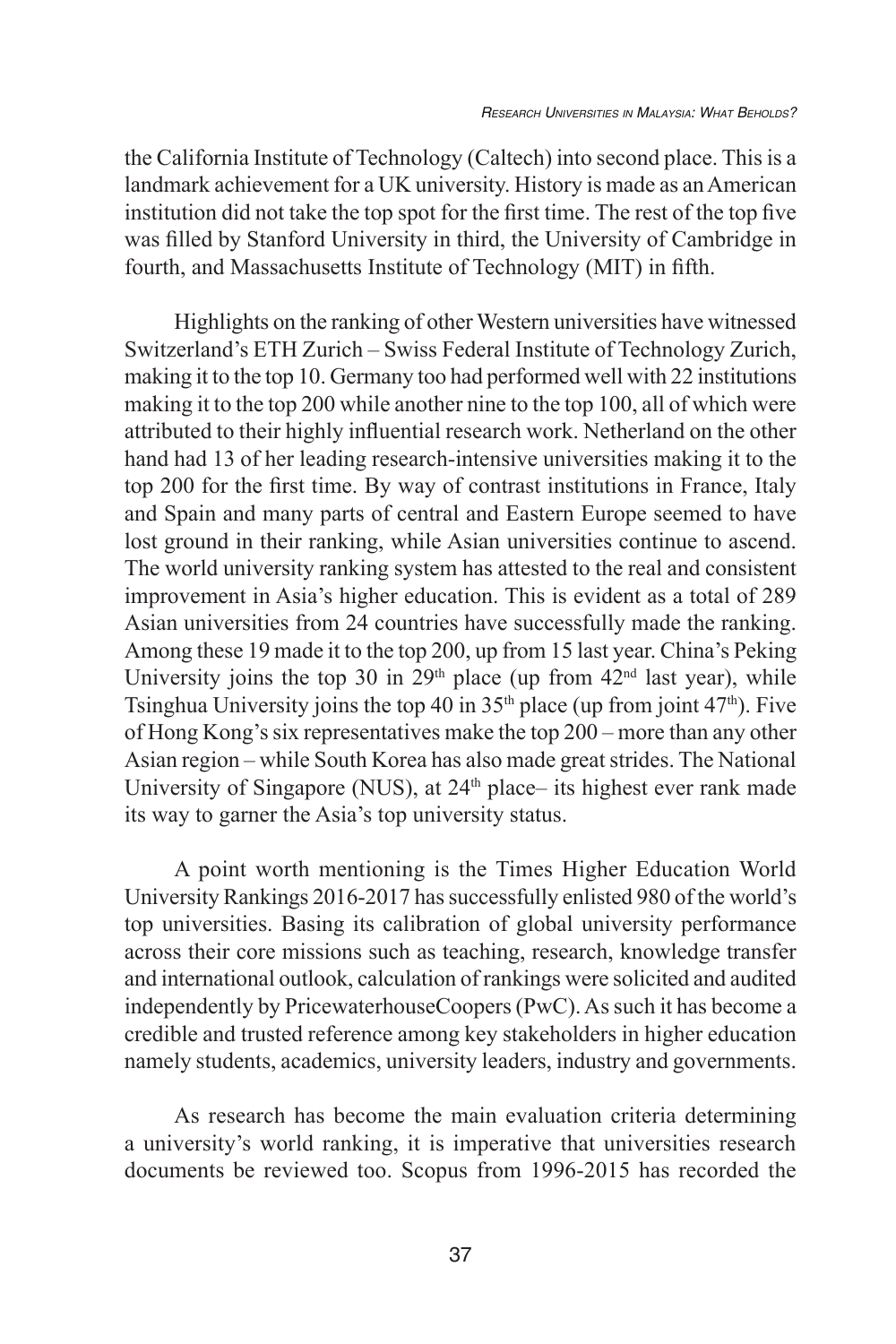number of research documents published in scientific journals that originated from the Asiatic Region namely universities in China, Japan, Taiwan, South Korea and India (Table 1.2). It is impressive to learn that these universities have made research as their core business. South Korea being the first rank churned a total of 824839 published documents in one year. In contrast, Malaysia recorded a total of 181251 documents that led to the 8<sup>th</sup>place out of the fifteen countries listed.

| Rank           | Country         | <b>Documents</b> | <b>Citable</b><br>documents | <b>Citations</b> | <b>Self-citations</b> | <b>Citations</b><br>per<br>document | H index |
|----------------|-----------------|------------------|-----------------------------|------------------|-----------------------|-------------------------------------|---------|
| 1              | China           | 4076414          | 4017123                     | 24175067         | 13297607              | 5.93                                | 563     |
| $\overline{2}$ | Japan           | 2212636          | 2133326                     | 30436114         | 8352578               | 13.76                               | 797     |
| 3              | India           | 1140717          | 1072927                     | 8458373          | 2906102               | 7.41                                | 426     |
| $\overline{4}$ | South<br>Korea  | 824839           | 801077                      | 8482515          | 1801111               | 10.28                               | 476     |
| 5              | Taiwan          | 532534           | 516171                      | 5622744          | 1208385               | 10.56                               | 363     |
| 6              | Hong Kong       | 219177           | 206011                      | 3494244          | 445101                | 15.94                               | 392     |
| $\overline{7}$ | Singapore       | 215553           | 202089                      | 3135524          | 389066                | 14.55                               | 392     |
| 8              | <b>Malaysia</b> | 181251           | 175146                      | 888277           | 239643                | 4.9                                 | 190     |
| 9              | Thailand        | 123410           | 117565                      | 1182686          | 190912                | 9.58                                | 236     |
| 10             | Pakistan        | 94285            | 90034                       | 546210           | 146901                | 5.79                                | 166     |
| 11             | Indonesia       | 39719            | 37729                       | 282788           | 33087                 | 7.12                                | 155     |
| 12             | Bangladesh      | 30612            | 29157                       | 227447           | 42157                 | 7.43                                | 134     |
| 13             | Viet Nam        | 29238            | 27989                       | 253661           | 37049                 | 8.68                                | 142     |
| 14             | Philippines     | 20326            | 18658                       | 265737           | 27209                 | 13.07                               | 163     |
| 15             | Sri Lanka       | 12557            | 11532                       | 121696           | 11140                 | 9.69                                | 120     |

#### **Table 1.2: The Results of Research Published in Scientific Journals Indexed by Scopus which originated in Asiatic Region between 1996-2015**

Source: http://www.scimagojr.com

Consequently in relation to research publication, the number of times a paper is cited in the work of other researchers denotes the usefulness of the paper. Thus, to attain the status of a world ranked university, it can be summarized that academics and students need to produce good quality research that is globally acknowledged. The above findings indicate the presence of an urgent need for Malaysian universities, especially the research universities, to institute proactive measures to increase their knowledge output. This would significantly assist in building a successful brand and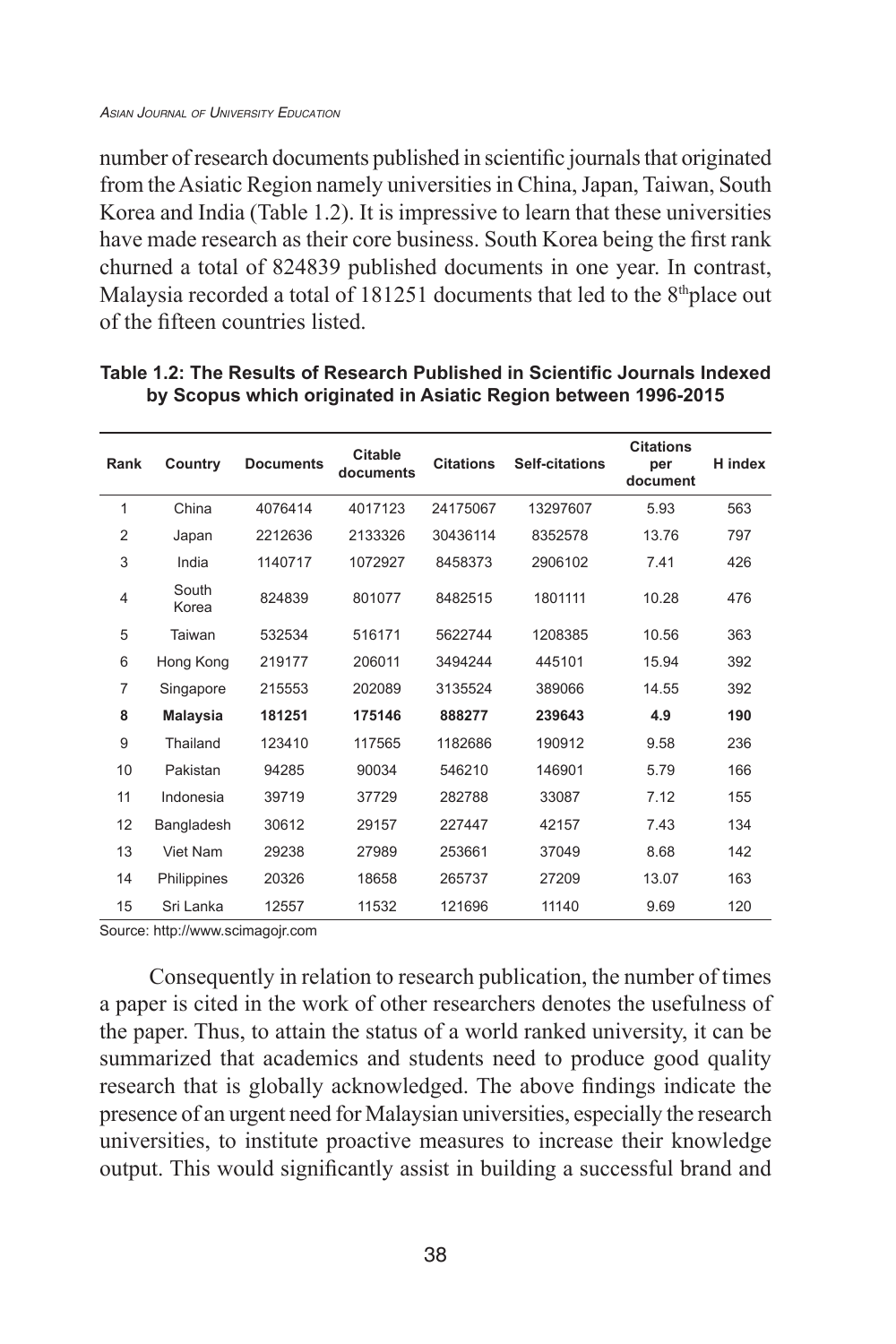image capable of attracting and retaining the best brains among local and international students. deChernatony and McDonald (1998) postulated that for a brand to be successful it must be easily identified. Ease of identification is important as it would facilitate customers into detecting uniquely added qualities that are relevant to their needs in the brand**.**

# **CONCEPT AND DEFINITION**

The following statements were selectively culled from the scholarly literature on universities, research university, and other related institutions as a starting point to define a research university.

- a. According to OECD (1987), universities are moving towards a plurality of functions, and ten are proposed: 1) to provide post-secondary education; 2) to develop research and new knowledge; 3) to provide society with the necessary skills; 4) to carry out highly specialized training; 5) to strengthen the competitiveness of the economy; 6) to act as a selection filter for highly demanding jobs; 7) to contribute towards social mobility; 8) to provide services to the community; 9) to serve as a paradigm of social equality; and 10) to prepare the leaders of future generations.
- b. It can be summarized that education is the principal role of a university, whereas the secondary role is, its research function which aligns with the individual nature of the university as an institution. The third comprises the link between the university and society, which results from its scientific and technological potential and from the specific requirements of society.
- c. A university is for Creation, Preservation and Dissemination of Knowledge.
- d. A university is an institution of higher education and research which grants academic degrees in a variety of subjects. A university provides both undergraduate and postgraduate education. According to Baird (1980), a university is many things to the students such as courses, lectures, tests, rules and regulations and these constitute the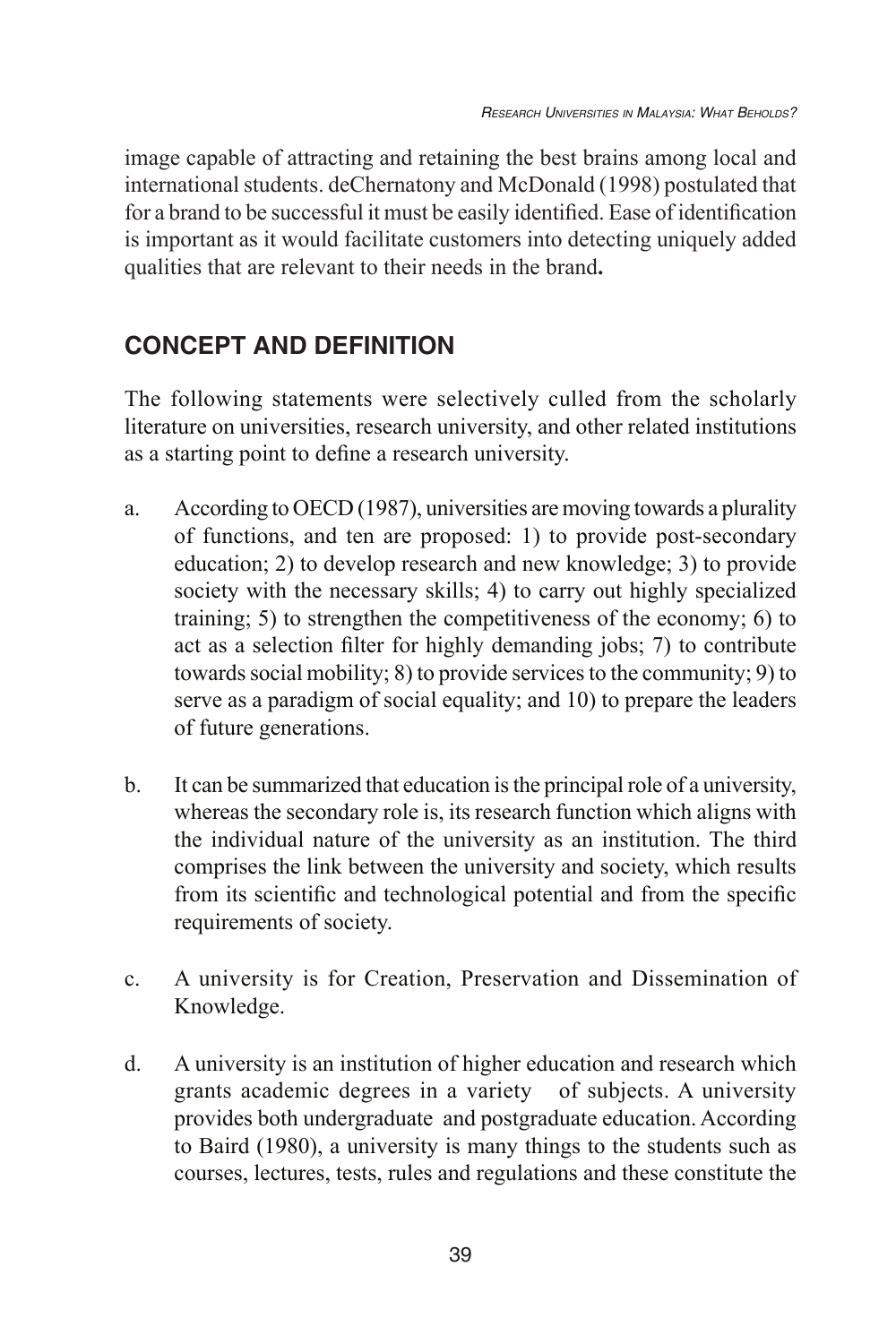environment or atmosphere of the university. John Henry Newman cited in Ali-Choudhury, Bennett, & Savani (2009) claimed that a university is "a place for liberal education and the teaching of universal knowledge" without having to provide students with vocational skills and competences.

Based on the different perspectives presented above, a research university would best be defined as "an institution for knowledge creation, to promote creativity and innovation, preservation and the dissemination of new knowledge. It also promotes leadership expertise in individuals, to work within a professional context and to meet the specific needs of professional groups external to the university".

# **INCEPTION OF RESEARCH UNIVERSITIES: IT'S EVOLVEMENT**

According to Atkinson and Blanpied, (2008), the emergence of research universities is a fairly recent educational evolvement. Over the centuries the roles of universities have been to transmit knowledge from the teachers to students. However in the  $19<sup>th</sup>$  century a paradigm shift occurred among German universities where research was aggressively performed instead of teaching. A similar trend prevailed among U.S. universities where many evolved into research universities after the Civil War and made an outstanding impact on the nation's industrial development (Rosenberg et al*.*, 1994). These universities too have flourished and continued to compete successfully in the world market for knowledge (Atkinson and Blanpied, 2008). To date, these research universities represent the core of the American science and technology system. The role of faculty members who compete vigorously for research grants explains why American universities are able to ensure quality in most of their research. Moreover, this is obvious from the number of Nobel Prizes awarded to American scientists in research university faculties since 1975 which is greater than all other countries combined for the same period. This meritorious achievement is a testimony that the American research system is among the best in the world.

Notwithstanding this, a problem in American research universities is the scarcity of research grants. This causes faculty research members to often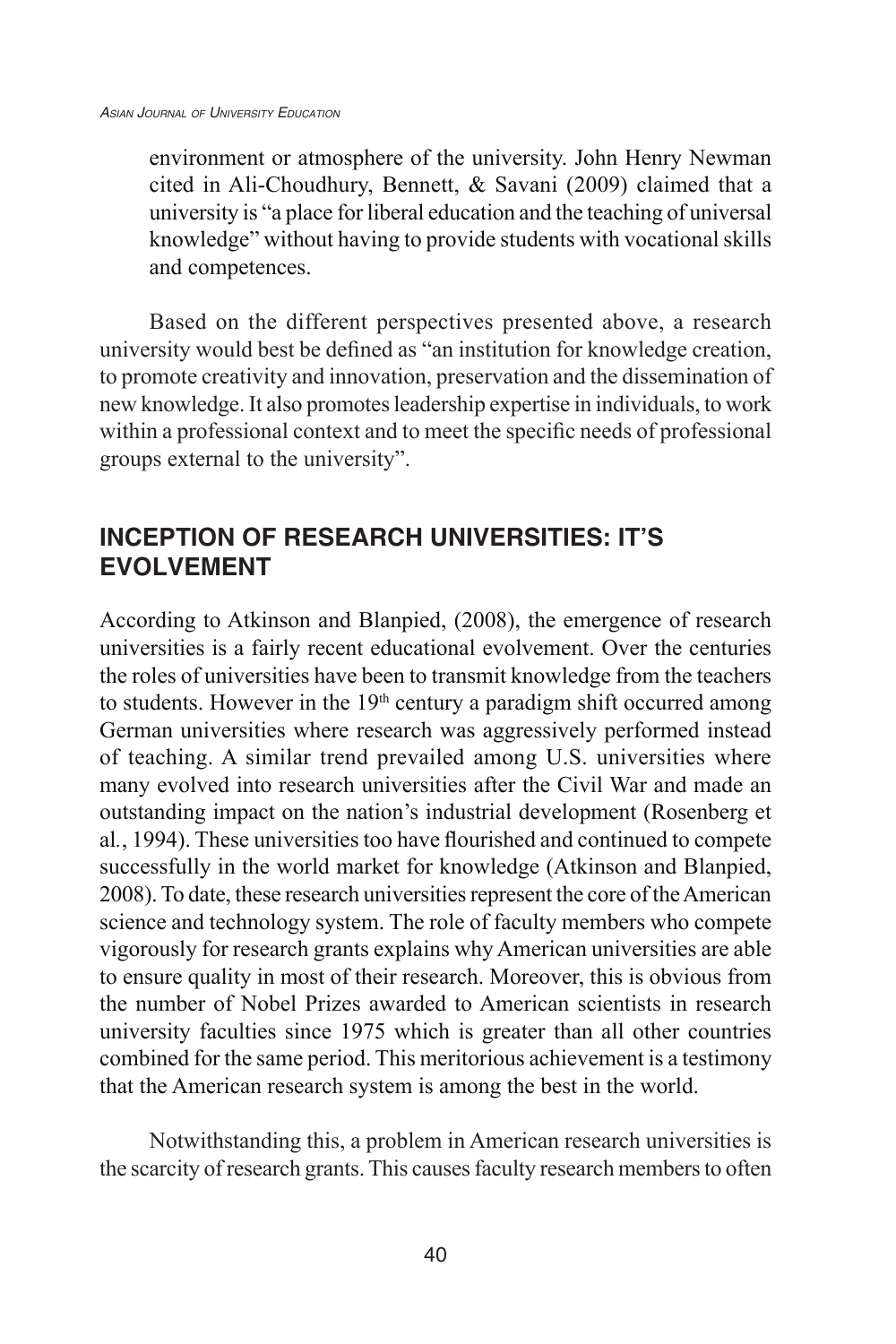choose safe proposals and not more risky ones that could lead to innovative findings. As such many research papers appearing in the scientific journals are mediocre in nature. More so, too many research papers published in the scientific literature are moderate, serve little purpose other than increasing the publication lists of their authors. Nonetheless on a more positive note PhD holders with proper qualifications are still sought by industries and related organizations. Conventional manufacturing firms, investment companies, banks, financial institutions, and government agencies both state and nation, have various job openings for people with such qualification.

For the above mentioned reasons, the higher education system must ensure that higher educational institutions (HEIs) build their reputation by demonstrating dynamic capabilities, anticipating future challenges, and the ability to act effectively. The factors that set world-renowned HEIs is their ability to attract and maintain the best academics who contribute significantly towards the advancement of research and produce outstanding graduates (The Star, 2010). Therefore, research universities have been established to focus first and foremost on research and innovation activities so as to improve their world ranking amongst the top 200 universities.

## **THE MALAYSIAN LANDSCAPE**

In line with The National Higher Education Strategic Plan Beyond 2020 and to achieve world class status, the Malaysian government has structured all public universities into three categories, namely, research university, focused university (the technical education, management and defense universities) and comprehensive University. There are presently 20 public Higher Education Institutions (HEIs) of which four are research universities, four comprehensive universities and twelve focused universities. The four research universities are University of Malaya (UM), Universiti Kebangsaan Malaysia (UKM), Universiti Sains Malaysia (USM) and Universiti Putra Malaysia (UPM). These universities and categories were announced under the 9th Malaysia Plan. Universiti Teknologi Malaysia (UTM) was the latest addition making it the country's fifth research university during the unveiling of the 10th Malaysia Plan on June 10<sup>th</sup>, 2010 (The Star, 2010).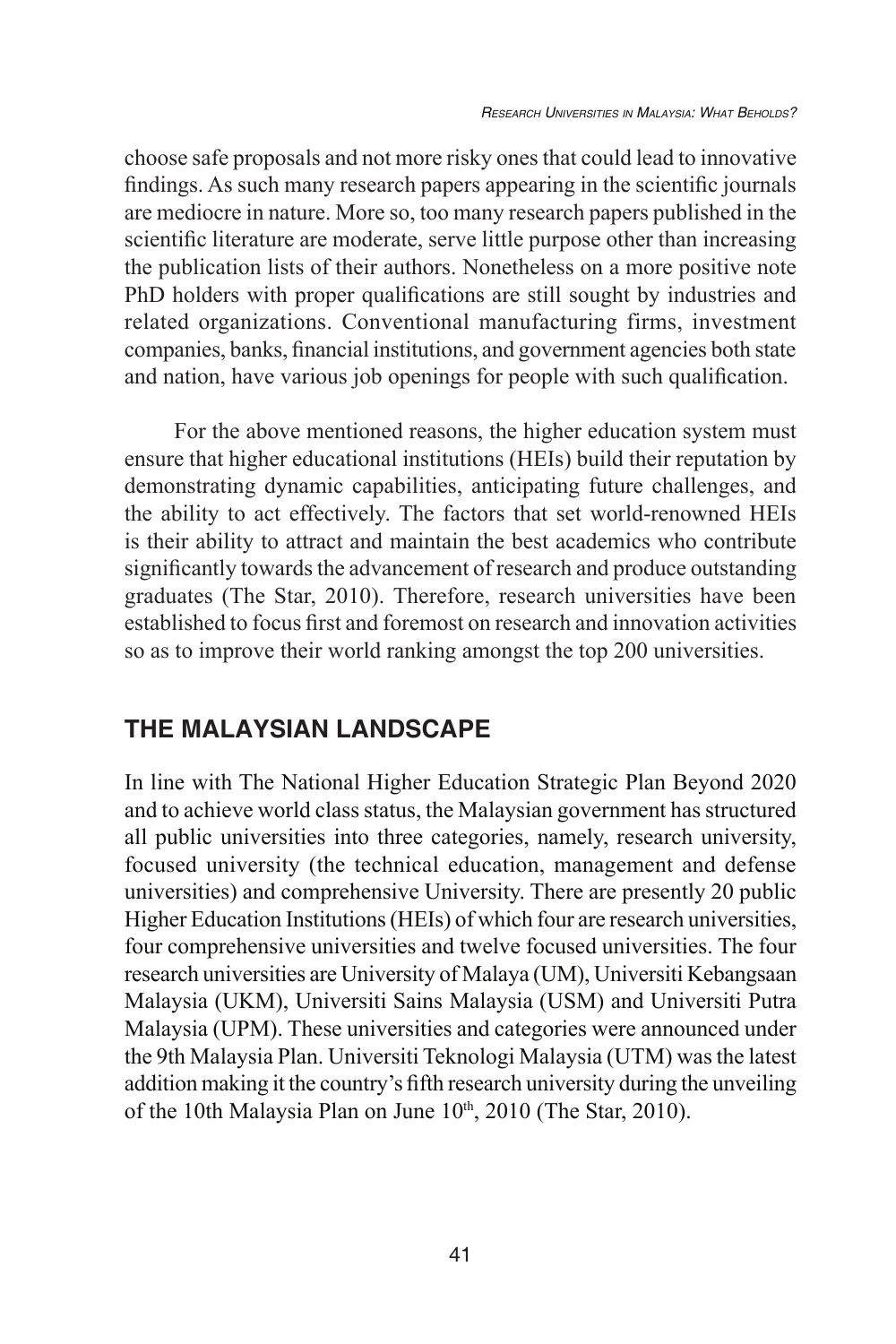#### *Asian Journal of University Education*

Presently universities placed under the research university category are required to focus primarily on research and innovation activities, driven by highly competent academics and competitive student admissions aimed at achieving a 50-50 ratio of undergraduate to postgraduate students (The National Higher Education, Strategic Plan Beyond 2020). Research universities too are expected to further explore their intellectual capacity aimed at knowledge advancement. In short, research universities are expected to be models of Malaysian universities in conducting research activities as well as to excel in knowledge advancement through research and publications (Majzub, 2008).

In the latest QS University Rankings: Asia 2016, all the five abovementioned public universities in Malaysia that have been designated as research universities did the country proud where they all ranked among the top 100 in 2015. In the lead was Universiti Malaya which holds the highest ranking among all Malaysian universities moving from the 29th spot last year to 27<sup>th</sup> (StudyMalaysia, 2016).

## **OBJECTIVES OF A RESEARCH UNIVERSITY ESTABLISHMENT**

With the unrelenting influence of globalization on HEIs, the concept of a prestigious and exclusive HEI which only admits the selected few into its educational programs is becoming less relevant. Nowadays, universities need to market themselves in a climate of international competition in order to attract foreign students. Fundamentally, to compete in the current global marketplace requires them to establish a new and revised scope of a university's functions. Global competition too entails attracting international students, an initiative adopted by both regional and national governments. Tysome (2007) postulated that in many western countries, governments require universities to offer more diverse courses compared to the past in order to appeal to a greater pool of students. In addition, management too has to find effective approaches to attract students including adopting and practicing the culture of quality across all aspects of their activities (Ivy, 2001; Soutar & Turner, 2002). In this light, the following objectives are necessarily consistent with the establishment of a research university: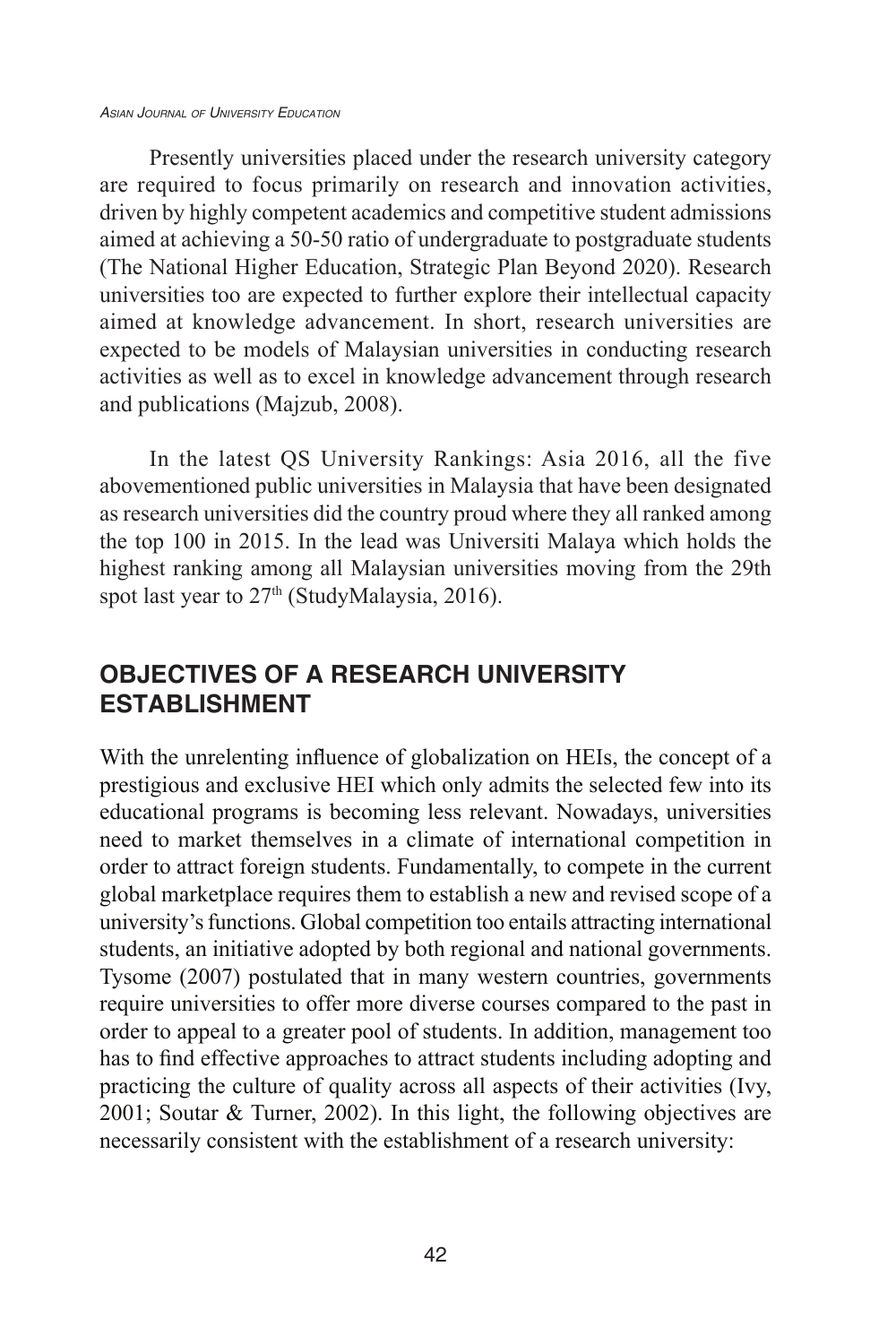- 1. Increasing research and development activities and commercialization  $(R & D & C)$
- 2. Increasing the intake of Postgraduate and Post-Doctoral students
- 3. Increasing the number of lecturers with doctoral qualifications
- 4. Establishing and strengthening a Centre of Excellence
- 5. Enhancing the recruitment of foreign students and advancing the university's ranking at international level.

From the objectives outlined, it is apparent that the establishment of a research university focuses on developing a distinctive image whilst maintaining the institution's competitive advantage (Ivy, 2001; Va¨limaa, 2004; Chapleo, 2015).

Implicit in the objectives mentioned above is that research universities are formed with the primary aim of advancing the socio-economic progress of a nation, particularly through its human resource development. It is hoped that research universities would become competitive and resilient enough to be among the best universities in the world. According to Gibbons (1997) even though throughout the 20th century, universities have added the function of generating new knowledge to their traditional role of preserving and transmitting knowledge, to date their contribution to our knowledge and innovation based economy is marginal. Therefore, by upgrading existing universities to the research university status will encourage generation of new knowledge and enable universities to generate their own income and establish their own holding companies for conducting business ventures through the commercialization of their research products.

## **SELECTION CRITERIA FOR A RESEARCH UNIVERSITY**

Seven criteria are used by the Assessment of Research universities Committee to evaluate if a university qualifies to be a research university. These criteria primarily focused on quality of research, researchers and innovation among others. Details of the scoring criteria are depicted below (Table 1.3):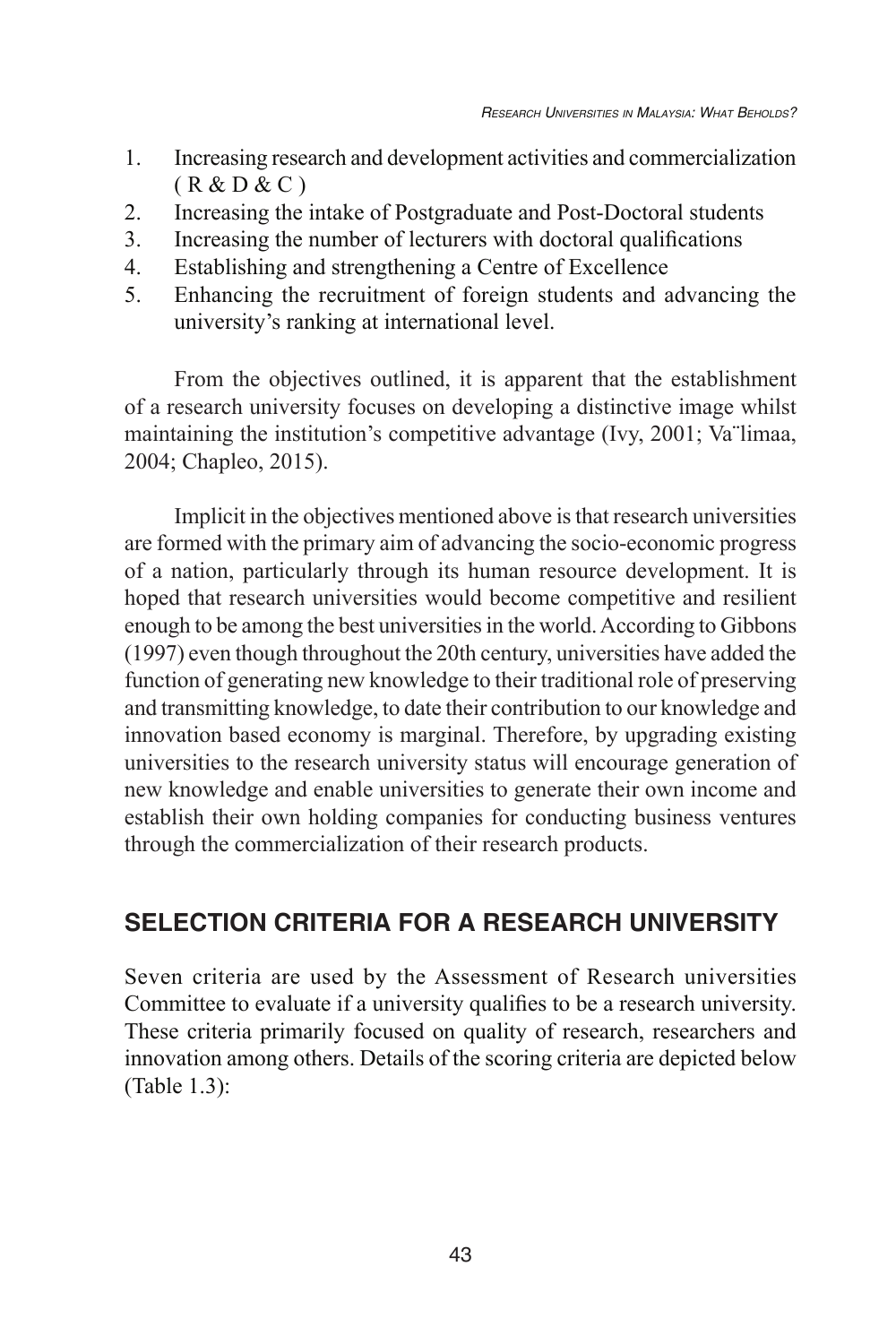| <b>NO</b>   | <b>CRITERIA</b>                       | Weightage |
|-------------|---------------------------------------|-----------|
| $\mathbf 1$ | General Information                   |           |
| 2.          | Quantity and Quality of Researchers   | 15        |
| 3.          | Quantity and Quality of Research      | 35        |
| 4.          | Quantity and Quality of Postgraduates | 10        |
| 5.          | Innovation                            | 15        |
| 6.          | Professional Services and Gifts       | 10        |
| 7.          | Networking and Linkages               | 12        |
| 8.          | <b>Support Facilities</b>             | 3         |
|             | ΤΟΤΑL                                 | 100 $\%$  |

### **Table 1.3: The Scoring Criteria for the Selection of a Research University (MyRA)**

Source: https://www.kpims.usm.my/v2/?p=myra-criteria

As displayed in Table 1.3 the quantity and quality of research entails the highest weightage (35) in the selection of a research university. Basically, the weight score mentioned above is indirectly influenced by the weight score of the quantity and quality of postgraduate studies (10). Reason being, as the number of postgraduate's increase the probability of getting good quantity as well as quality research is higher. These quality postgraduates could serve in the laboratories or research centers to produce quality research products for commercialization.



(Source: ICPE4, 2010)

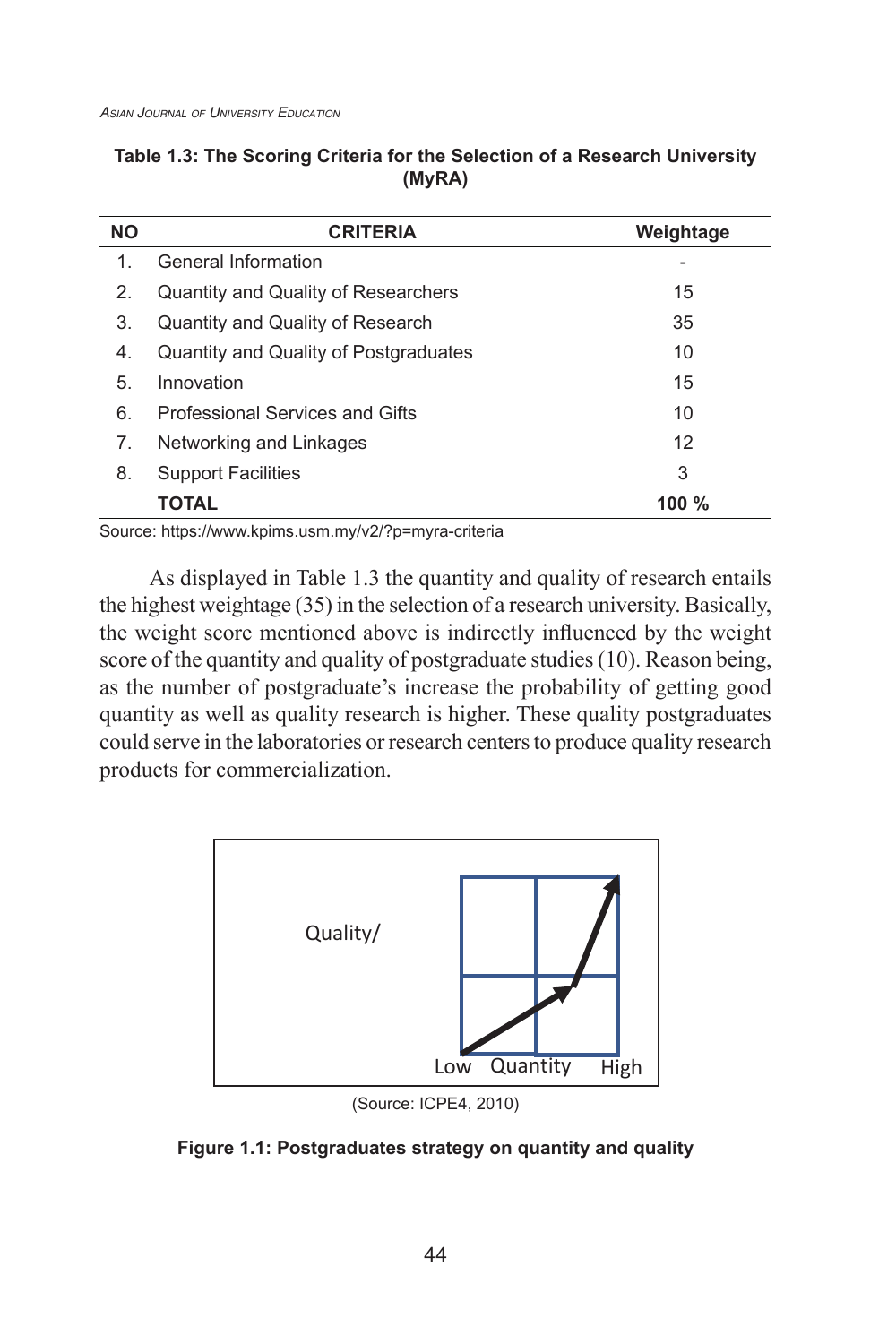Zaini Ujang a prominent postgraduate's strategy on quantity and quality personality in the Malaysian public HEI (ICPE, 2010) strongly advocated the implementation of postgraduate strategies which emphasizes on quantity of postgraduates among universities (Figure 1.1). Improvements on the quality of postgraduate studies would prevail through consistent efforts of providing quality programs and initiatives to drive student's persistence and completion rates.

Quality postgraduates usually go hand in hand with quality of research. Ceteris paribus, the greater the number of quality postgraduates within a university, there is likelihood of a greater number of quality research available for commercialization as well as publications. However in a research context, the quality of postgraduates is dependent on the supervisors or academic advisors as they are instrumental in nurturing the relationship between research students themselves. On a similar note the quality of academic advisors especially in the physical and natural sciences, technology as well as in business and social sciences would impact the quality of postgraduate programs. A deficiency in the quality of academic advisors would retard the production of top quality postgraduate students needed to realize the government's policy of developing human capital through research  $&$  development and innovation. Furthermore, the quality of supervision may have either a positive or negative influence on a potential postgraduate student to enrol in an educational institution.

Consequently, it has also been identified that a positive institutional image would have a strong effect on student's decision to attend an educational institution (Mazzarol, 1998; Bourke, 2000; Gutman & Miaoulis, 2003). Numerous authors namely Dowling (1986), Fombrun and Shanley (1990) have collectively agreed that a positive brand image would definitely enable a university to attract more applicants especially those with better qualifications.Stemming from this many educational institutions across the world have created their image via the branding process to attract students. Globalization has resulted in the need for higher educational institutions such as universities to compete through their services at the international level (Melewar & Akel, 2005). As rivalry in higher education heightens at the national and international level, higher educational institutions recognize the presence of a greater need for them to profile themselves. In reference to this, branding has become an imperative strategy critically needed for the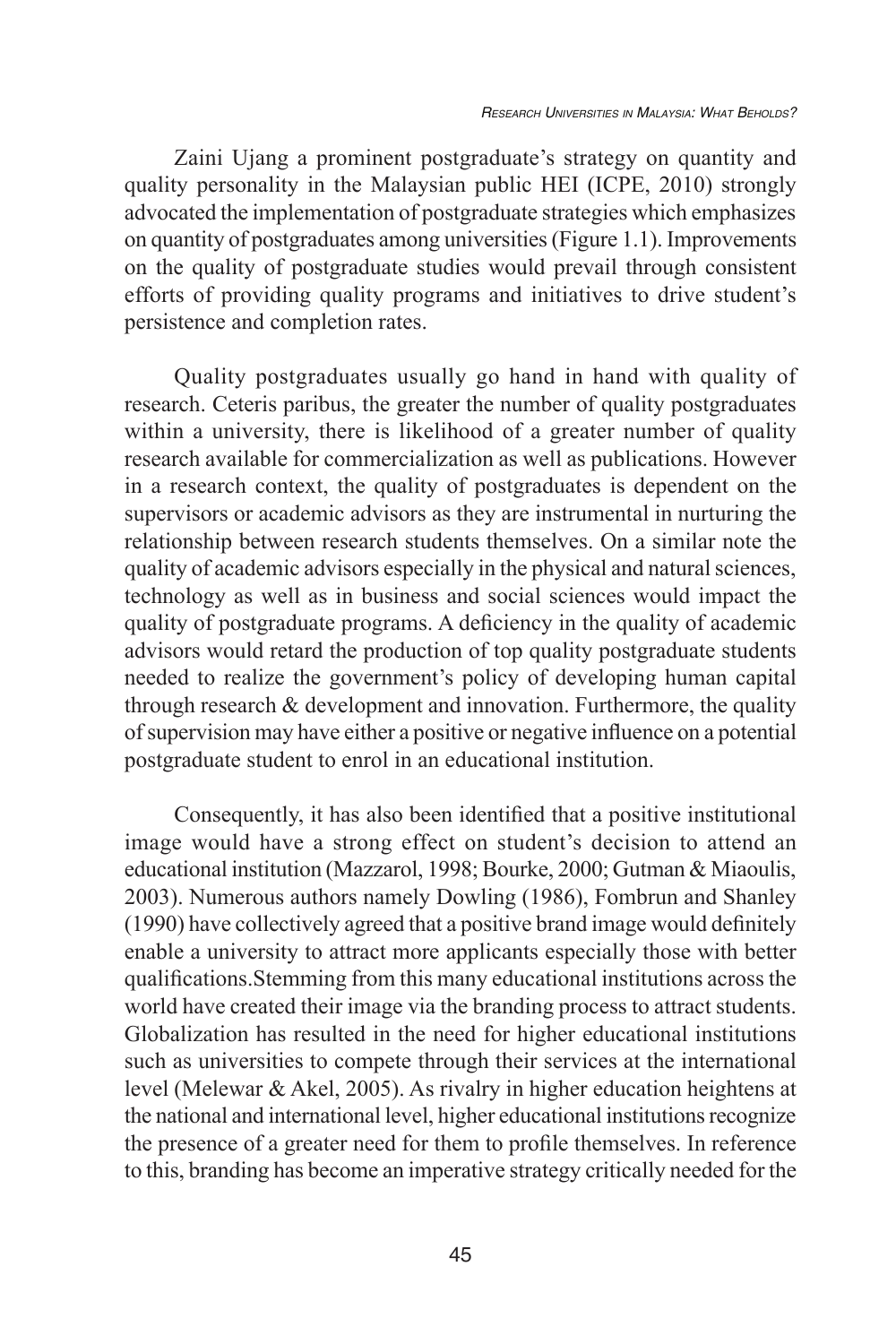#### *Asian Journal of University Education*

survival of educational institutions (Dill & Soo 2003; 2004). It is through branding an institution is able to make a clear distinction of themselves from others (Etzel, Walker & Stanton, 2006). Branding is part of the promotional aspect of marketing and is extremely important to the image, reputation, and success of an organization (Rosenthal, 2003). Therefore, successful branding would help to attract and retain students at the institution. With the challenges posed by globalization, technological advances, an explosive growth of international students and significant changes in the functions of higher educational providers around the world (Burbules & Torres, 2000; Mok & Welch, 2003), there is now a critical need for a strong brand image to ensure the survival of higher educational institutions.

# **CONCLUSION**

These challenges are even more significant for Malaysia as it strives to become a regional hub in higher education. Higher education institutions are now faced with an urgent need to be locally and internationally established so as to successfully compete for funding, talent, influence and secure a niche in the market place or customers' minds. Hence the implementation of research universities can be seen as a major paradigm shift not only for Malaysian institutions but also in the research area as a move to educate future leaders in the process of discovery and creation of new knowledge. This calls for a visionary university leadership and the adoption and application of a new image and organizational principles. The former command and control management system that many Malaysian institutions are familiar with, may not work in a new competitive environment (Mustapha & Abdullah, 2003). Education, training and employment policies too have to be reviewed, particularly to recruit staffs that have the skills necessary for the development of research activities.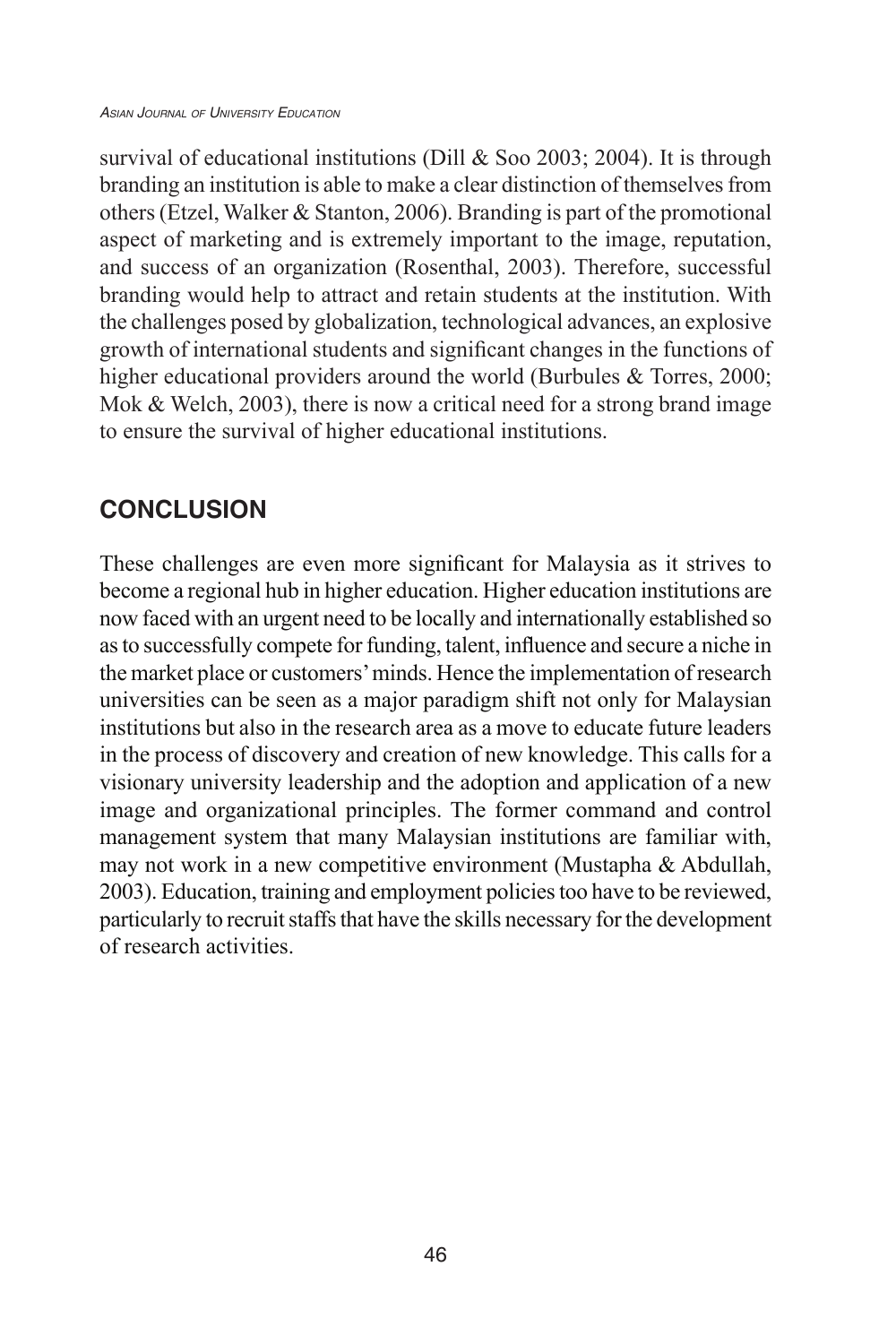### **REFERENCES**

- Ali-Choudhury, R., Bennett, R., & Savani, S. (2008). *University marketing directors' views on the components of a university brand.* Retrieved March 19, 2010 from www.springerlink.com/index/ wv261vk847555414.pdf
- All five Malaysian research universities in top 100 of QS University Rankings: Asia 2016. (2016). Retrieved April 18, 2017 from https:// www.studymalaysia.com/education/top-stories/all-five-malaysianresearch-universities-in-top-100-of-qs-university-rankings
- Atkinson, R.C., & Blanpied, W.A. (2008). Research universities: Core of the US science and technology system. *Technology in Society*, 30–48. Retrieved July 31, 2010 from www.elsevier.com/locate/techsoc
- Baird, L. L., & Harnett, R. T. (1980). *Understanding student and faculty life*. San Francisco: Jossey-Bass Publishers.
- Bourke, A. (2000). A model of the determinants of international trade in higher education.*The Service Industries Journal*, *20*(1), 110-138.
- Burbules, N.C., & Tores, C.A. (2000).*Globalization and education: Critical perspectives*. London: Routledge.
- Chapleo, C. (2015). An exploration of branding approaches in UK universities. *International Journal of Nonprofit and Voluntary Sector Marketing*, *20*(1), 1–11. doi:10.1002/nvsm.1513
- deChernatony, L., & McDonald,M.(1998). *Creating powerful brands in consumer, service and industrial markets.*United Kingdom: Biddles Ltd.
- Dill, D. D., & Soo, M. (2004) Transparency and quality in higher education markets. In Teixeira, P., Jongbloed, B., Dill, D.D. & Amaral, A. (eds.). *Markets in higher education: Rhetoric and reality*. Kluwer. Dorndrecht.
- Dill, D. D.,  $\&$  Soo, M. (2003). A league table of league tables: A crossnational analysis of university ranking systems. *Paper presented to the INQAAHE conference*, Dublin.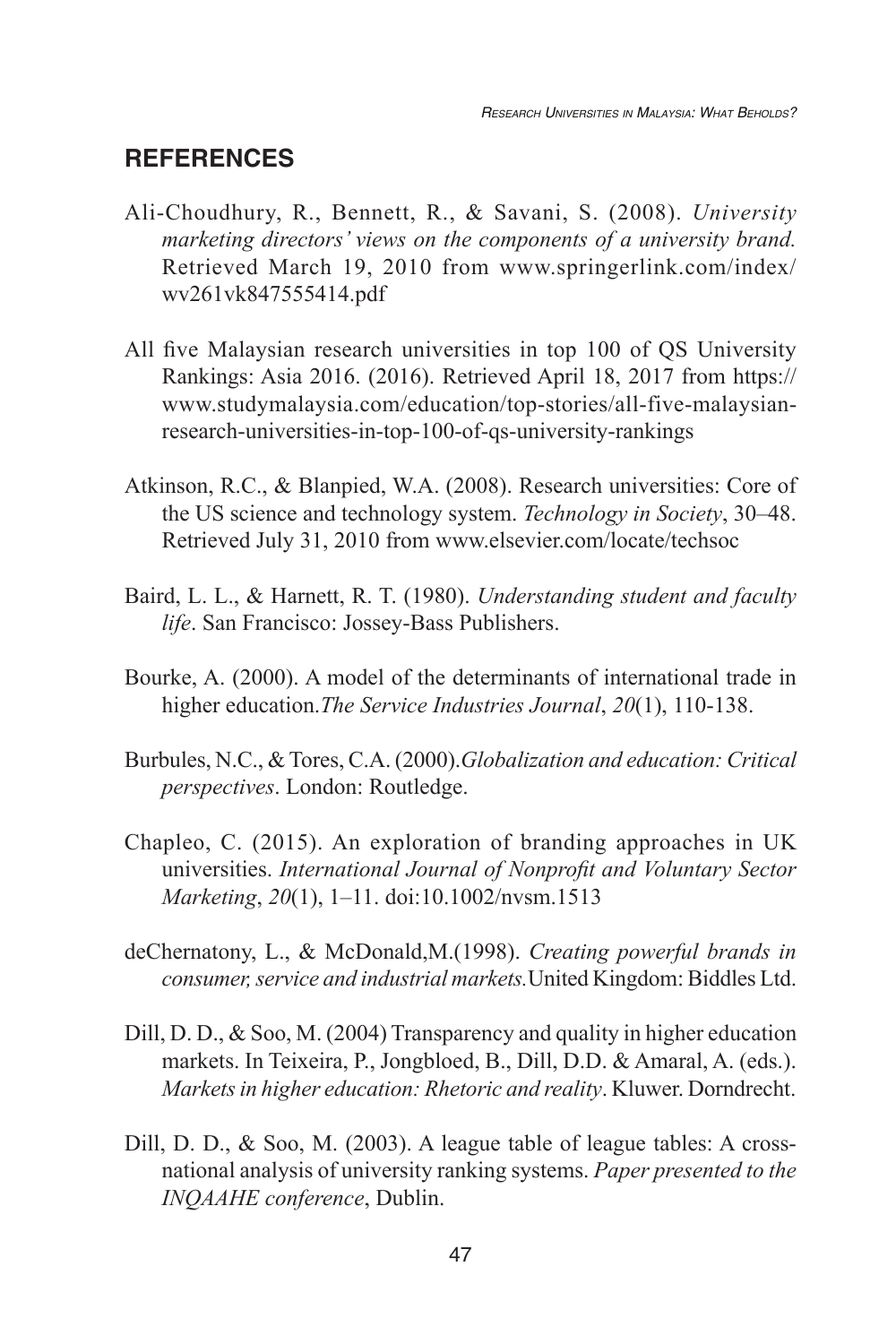- Dowling, G. R. (1986). Managing your corporate images. *Industrial Marketing Management*, *15*, 109–115.
- Etzel, M. J., Walker, B. J., & Stanton, W. J. (2006). *Marketing* (14th ed.)*.*  New York, NY: McGraw-Hill.
- Fombrun, C., &Shanley, M. (1990). What is in a name? Reputation building and corporate strategy. *Academy of Management Journal*, *33*(2), 233–258.
- Gibbons, M. (1997). *What kind of university? Research and teaching in the 21st century*. Retrieved July 31, 2010 from http://www.griffith.edu.au/ vc/ate/pdf/gibbons.pdf
- Gutman, J., &Miaoulis, G. (2003).Communicating a quality position in service delivery: An application in higher education. *Managing Service Quality*, *13*(2), 105-111.
- Ivy, J. (2001). Higher education institution image: A correspondence analysis approach. *International Journal of Educational Management,15*(6), 276–282.
- Majzub, R. M. (2008). *The challenge of research universities: A SWOT analysis.* Paper presented at Sukhothai Thammathirat Open University, Nonthaburi, Thailand.
- Mazzarol, T. (1998). Critical success factors for international education marketing.*The International Journal of Educational Management, 12*(4), 163-175.
- Melewar, T.C., & Akel, S. (2005). The role and corporate identity in the higher education sector. *Corporate Communication: An International Journal*, *10*(1), 41-57.
- Ministry of Higher Education Malaysia, The National Higher Education Action Plan 2007-2010 Putrajaya: Kementerian Pengajian Tinggi Malaysia, Ogos 2007.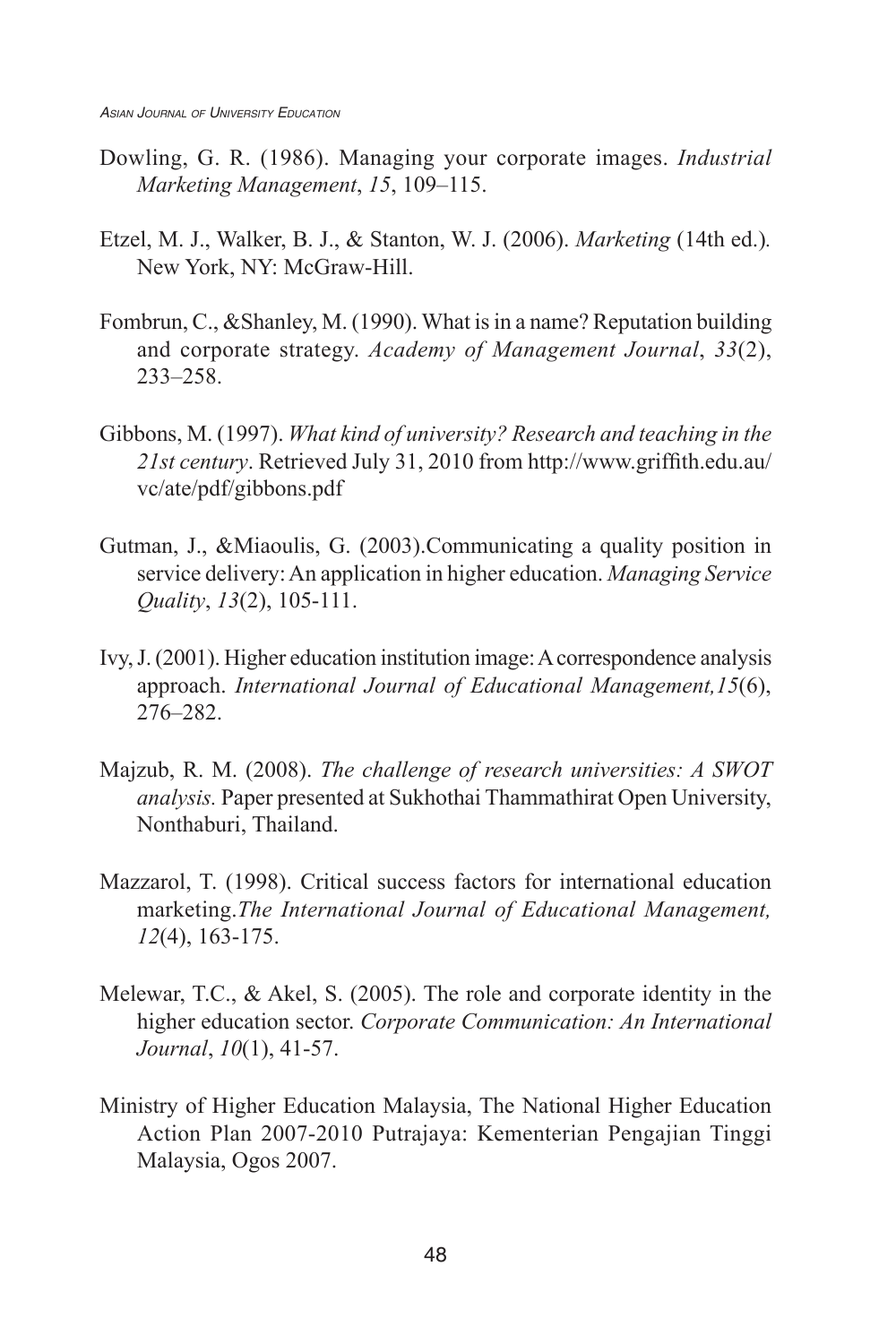- Ministry of Higher Education Malaysia, The Transformation of Higher Education Document, Putrajaya: Ministry of Higher Education Malaysia, July 2007.
- Mok, K.H., & Welch, A. (2003).*Globalization and educational restructuring in the Asia Pacific region.* Basingstoke, Hamshire: Palgrave Macmillan.
- Mustapha, R., & Abdullah, A. (2003). Malaysia transitions toward a knowledge-based economy*. The Journal of Technology Studies*.
- MyRA I & MyRA II Criteria. (n.d). Retrieved from https://www.kpims. usm.my/v2/?p=myra-criteria, Downloaded 18 April 2017
- National Higher Education Strategic Plan: Laying the Foundation Beyond 2020, Retrieved from: http://thestar.com.my/education/story.asp?sec= education&file=/2010/6/13/education/6453683
- OECD (1987). *Universities under scrutiny*. Paris: OECD.
- QS University Rankings: Asia 2016 Retrieved from: https://www. studymalaysia.com/education/top-stories/all-five-malaysian-researchuniversities-in-top-100-of-qs-university-rankings, downloaded 18 April 2017
- Results of Research Published in Scientific Journals Indexed by Scopus which originated in Asiatic Region between 1996-2015. (n.d). Retrieved from http://www.scimagojr.com/
- Rosenberg, N., & Nelson, R.R. (1994). *American universities and technical advance in research policy*, *23*, 323-348.
- Rosenthal, G. (2003). *A name by any other name: Responding to the increasing role of marketing in higher education* (Unpublished doctoral dissertation). University of Pennsylvania, Philadelphia.
- Soutar, G.N., & Turner, J.P. (2002). Students' preferences for university: A conjoint analysis. *The International Journal of Educational Management*, *16*(1), 40-45.